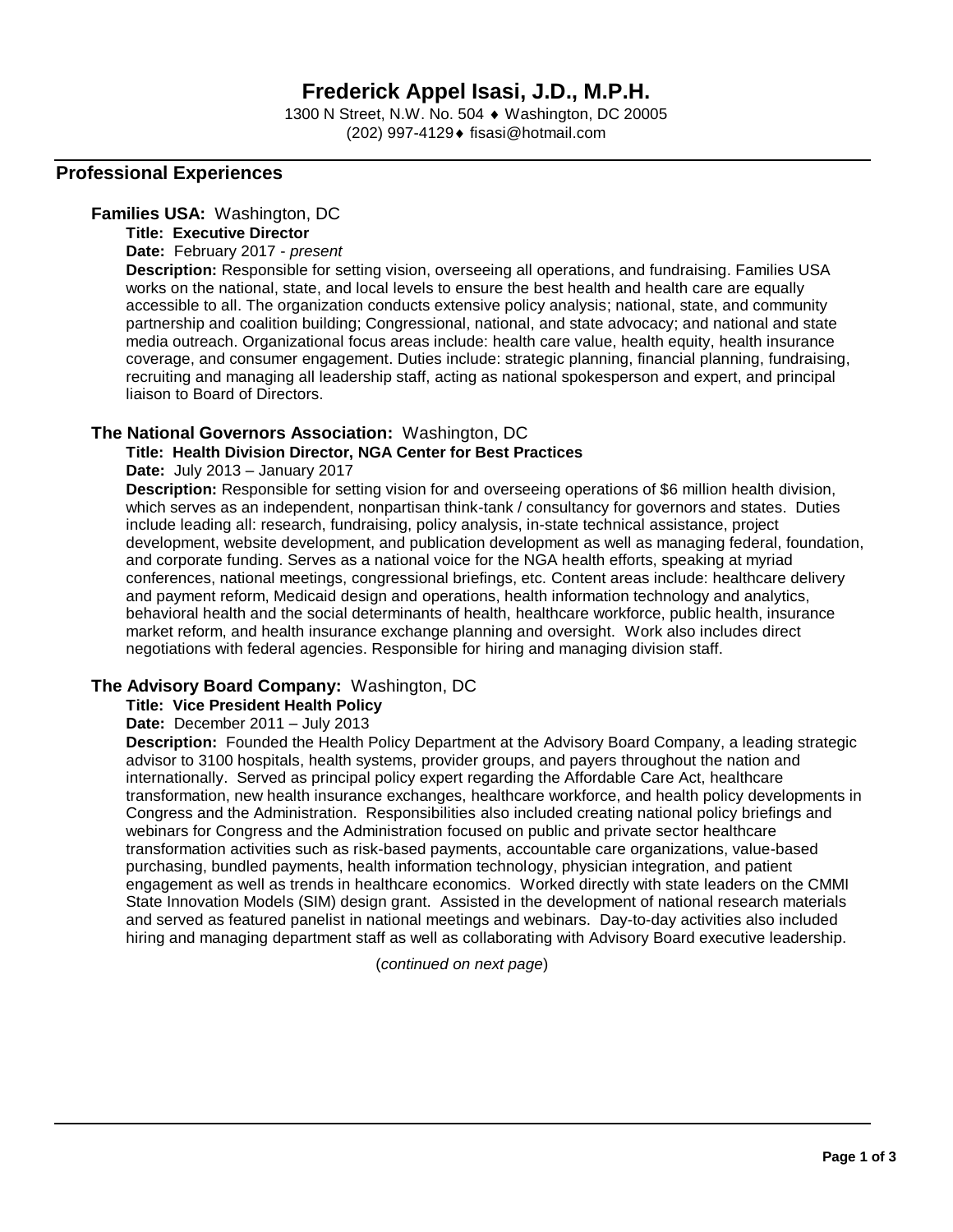## **Professional Experiences**

## **United States Senate:** Washington, D.C.

**Title: Senior Legislative Counsel for Healthcare, Senator Jeff Bingaman Date:** January 2007 – December 2011

**Description:** Responsible for Senator Bingaman's healthcare portfolio on both the Finance Committee and Health, Education, Labor, and Pensions (HELP) Committee. Primary negotiator for the senator during national health reform activities / enactment of the Affordable Care Act including the senator's lead responsibilities in coverage reform negotiations on the HELP Committee and a member of bipartisan "Gang of Six" in the Senate Finance Committee. Activities included direct negotiation on a member-level and with bipartisan staff, the White House / Administration, Senate leadership and the Congressional Budget Office. Activities focused on development of new health insurance exchanges, insurance market reforms, affordability provisions, Medicaid expansion, workforce reforms, and Medicare payment reforms including: bundled payments, shared savings, hospital acquired infection reporting, and outcome measure acceleration. In addition, led negotiations for the senator vis-à-vis other major health legislation including the Children's Health Insurance Program Reauthorization Act of 2009 and the various Medicare bills. Also responsible for Senator Bingaman's long-term efforts around low-income and disparity issues. Day-to-day activities included acting as principal staffer to the senator during all committee mark-ups, hearings, floor debates and member meetings as well as managing healthcare fellows, legislative correspondents, and other staff.

## **Education**

## **Duke University School of Law:** Durham, N.C.

**Degree**: **Juris Doctor,** May 2003

#### **Honors**:

- Pamela B. Gann Scholar, awarded by Duke University School of Law for academic excellence and outstanding leadership. Awarded 2000, 2001, 2002, and 2003.
- Staff Editor, *Duke Journal of Gender Law and Policy*.

#### **University of North Carolina - Chapel Hill, School of Public Health**: Chapel Hill, N.C.

**Degree: Masters of Public Health with Honors***,* August 1999, top 5% of class

## **Honors:**

- Delta Omega National Public Health Honorary Society, Theta Chapter: Inducted April 1999 for outstanding academic achievement and contribution to the field of Public Health.
- Frank Porter Graham Graduate and Professional Honorary Society: Inducted May 1999 for high character, personal distinction, and devotion to service enhancing UNC Chapel Hill and its community.

#### **Relevant Course Work:**

- Health Law with an emphasis in health insurance, managed care policies, and Medicare / Medicaid legislation. Behavioral and educational theories influencing health.
- Extensive course work in Epidemiology and Biostatistics.

**Thesis:** The behavioral factors influencing adherence to antiretroviral combination therapy in HIV positive patients.

## **University of Wisconsin – Madison:** Madison, W.I.

#### **Degree: Bachelors of Science**, Spring 1994

**Majors:** Cellular Biology and Spanish

### **Honors:**

- Powers Knapp Scholarship: presented by the University of Wisconsin for academic excellence,
	- 1989, 1990, 1991, 1992 and 1993.
- Research Appointment, University of Wisconsin School of Medicine Dept. of Pathology (1994- 1995)